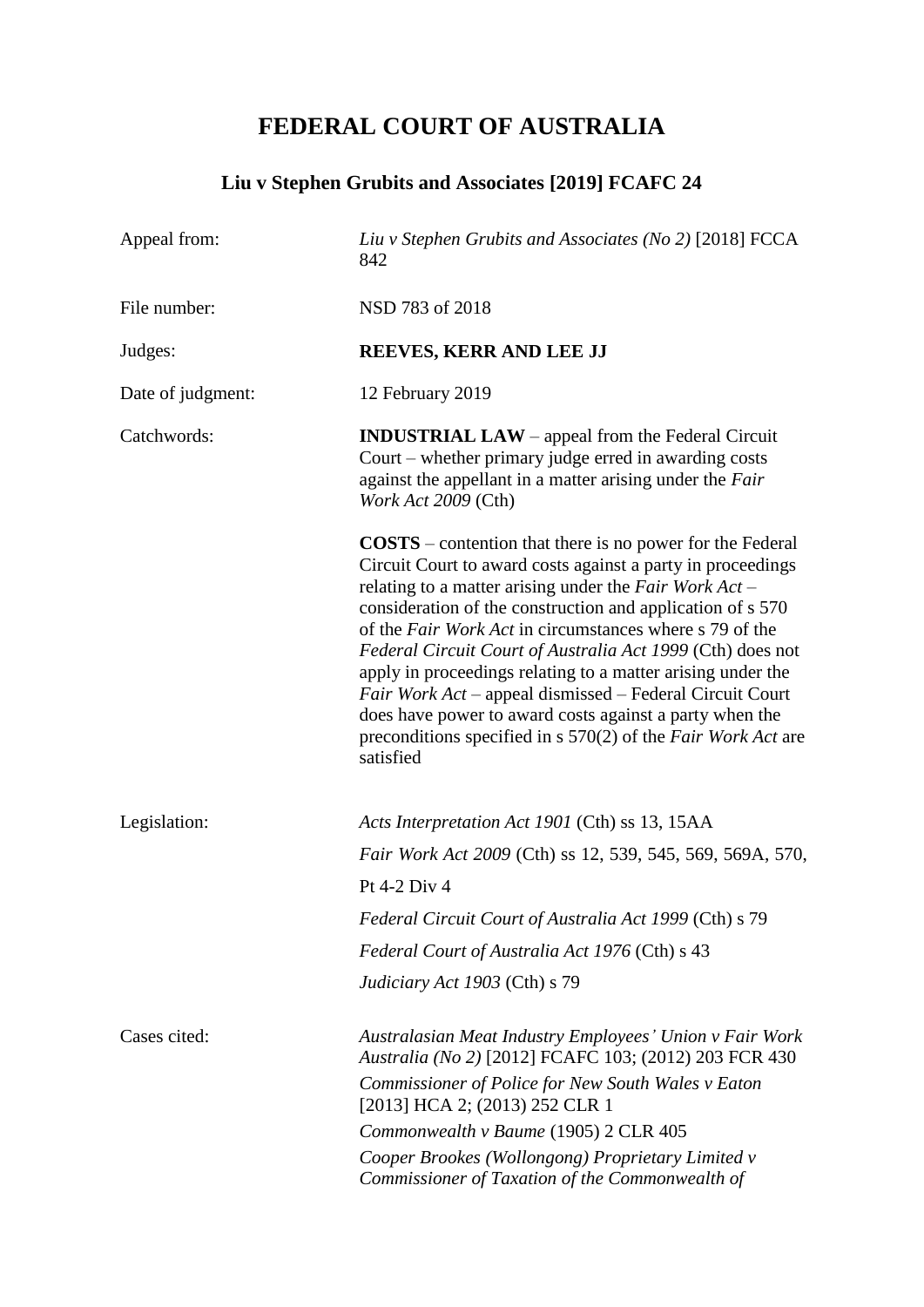*Australia* (1981) 147 CLR 297 *Melbourne Stadiums Ltd v Sautner* [2015] FCAFC 20; (2015) 229 FCR 221 *SZTAL v Minister for Immigration and Border Protection* [2017] HCA 34; (2017) 91 ALJR 936

| Date of hearing:               | 12 February 2019                  |
|--------------------------------|-----------------------------------|
| Registry:                      | New South Wales                   |
| Division:                      | <b>General Division</b>           |
| <b>National Practice Area:</b> | Employment & Industrial Relations |
| Category:                      | Catchwords                        |
| Number of paragraphs:          | 20                                |
| Counsel for the Appellant:     | Mr I Chatterjee                   |
| Solicitor for the Appellant:   | AHL Legal                         |
| Counsel for the Respondent:    | Mr C Lambert                      |
| Solicitor for the Respondent:  | Michael Green Legal               |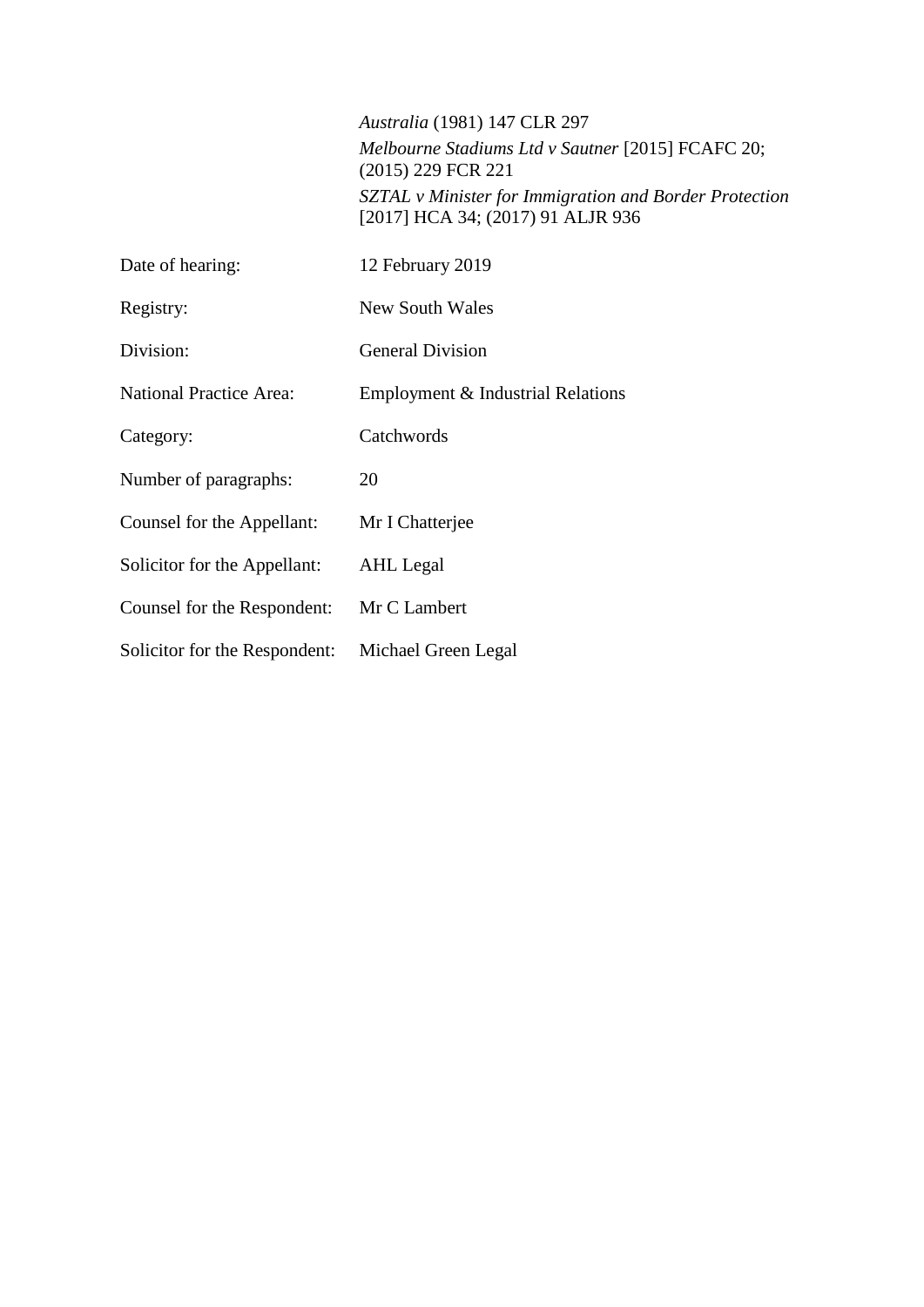#### **ORDERS**

**NSD 783 of 2018**

# **BETWEEN: YUNLONG LIU** Appellant **AND: STEPHEN GRUBITS & ASSOCIATES** Respondent

**JUDGES: REEVES, KERR AND LEE JJ DATE OF ORDER: 12 FEBRUARY 2019**

#### **THE COURT ORDERS THAT:**

- 1. The amended notice of appeal filed 25 September 2018 is dismissed.
- 2. The appellant is to file an outline of submissions on the question of costs within 7 days.
- 3. The respondent is to file an outline of submissions on the question of costs within 14 days.
- Note: Entry of orders is dealt with in Rule 39.32 of the *Federal Court Rules 2011*.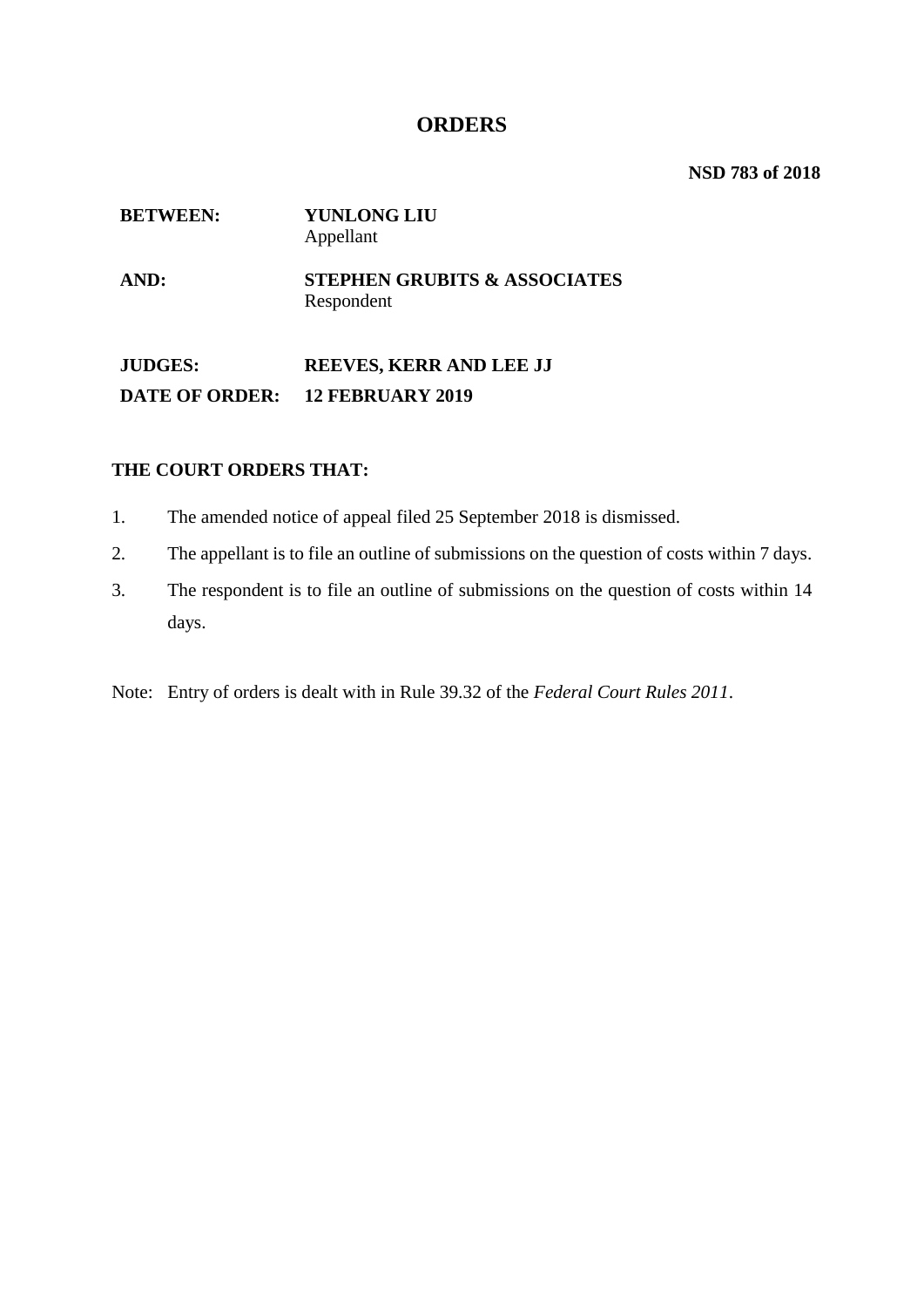## **REASONS FOR JUDGMENT**

## **(Revised from the transcript)**

#### **THE COURT:**

- 1 A costs order was made by the primary judge in a Federal Circuit Court of Australia proceeding in relation to a matter arising under the *Fair Work Act 2009* (Cth) (**FW Act**). The only issue on this appeal is whether the Federal Circuit Court had power to make such an order in such a proceeding.
- 2 The issue arises this way.
- 3 Section 79 of the *Federal Circuit Court of Australia Act 1999* (Cth) (**FCCA Act**) was (and is) in the following terms:

#### **Costs**

(1) This section does not apply to family law or child support proceedings or proceedings in relation to a matter arising under the *Fair Work Act 2009* or section 14, 15 or 16 of the *Public Interest Disclosure Act 2013*.

Note: See section 117 of the *Family Law Act 1975* in relation to family law or child support proceedings. See section 570 of the *Fair Work Act 2009* for proceedings in relation to matters arising under that Act. See section 18 of the *Public Interest Disclosure Act 2013* for proceedings in relation to matters arising under section 14, 15 or 16 of that Act.

(2) The Federal Circuit Court of Australia or a Judge has jurisdiction to award costs in all proceedings before the Federal Circuit Court of Australia (including proceedings dismissed for want of jurisdiction) other than proceedings in respect of which any other Act provides that costs must not be awarded.

(3) Except as provided by the Rules of Court or any other Act, the award of costs is in the discretion of the Federal Circuit Court of Australia or Judge.

(underlining added)

4 Section 570 of the FW Act provides:

#### **Costs only if proceedings instituted vexatiously etc.**

(1) A party to proceedings (including an appeal) in a court (including a court of a State or Territory) in relation to a matter arising under this Act may be ordered by the court to pay costs incurred by another party to the proceedings only in accordance with subsection (2) or section 569 or 569A.

Note: The Commonwealth might be ordered to pay costs under section 569. A State or Territory might be ordered to pay costs under section 569A.

- (2) The party may be ordered to pay the costs only if:
	- (a) the court is satisfied that the party instituted the proceedings vexatiously or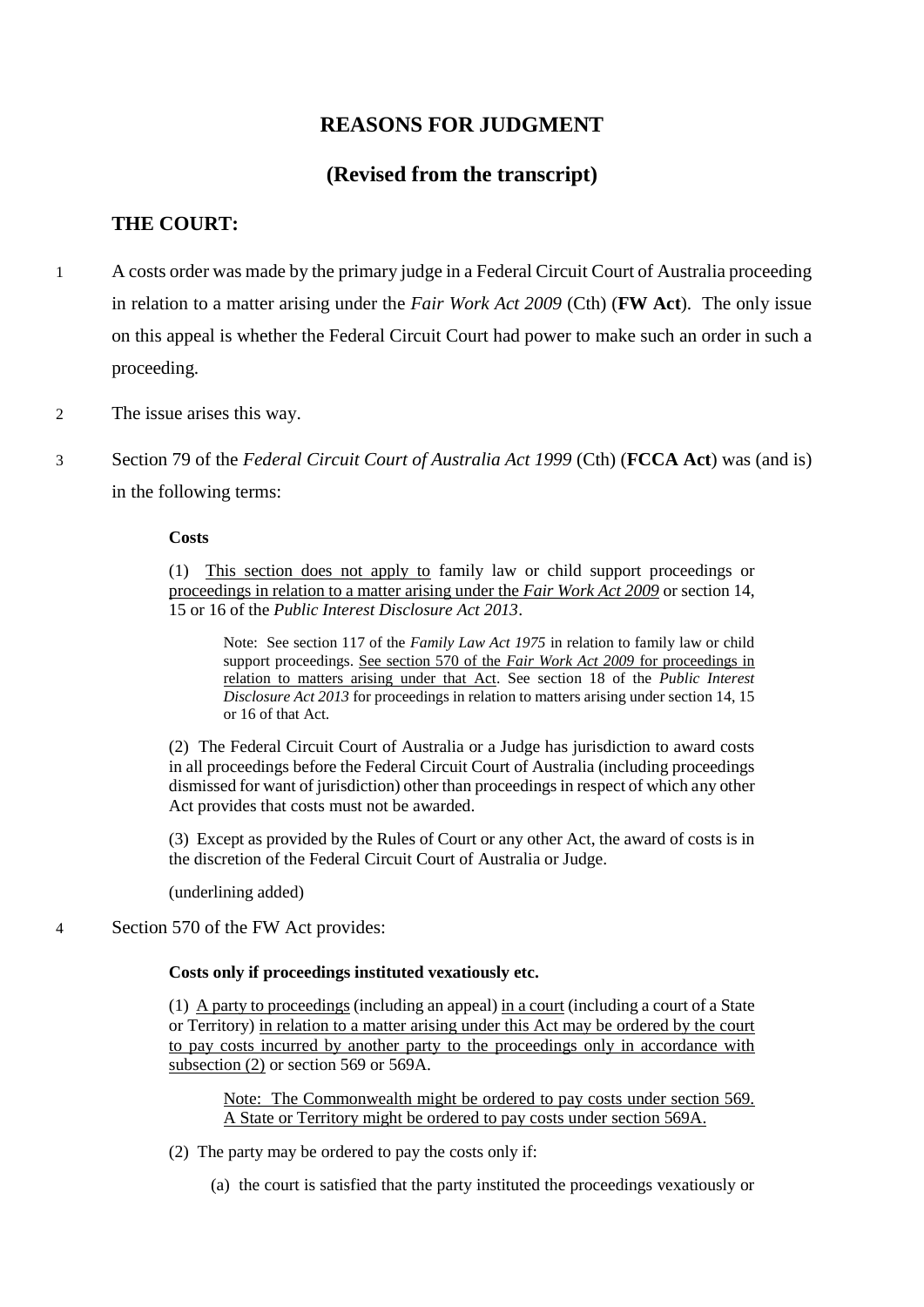without reasonable cause; or

(b) the court is satisfied that the party's unreasonable act or omission caused the other party to incur the costs; or

- (c) the court is satisfied of both of the following:
	- (i) the party unreasonably refused to participate in a matter before the FWC;
	- (ii) the matter arose from the same facts as the proceedings.

(emphasis added)

5 Shorn of unnecessary complication, the argument of the appellant against whom the costs order had been made, proceeded by reference to the following three propositions:

- *First*, the general power to award costs in the Federal Circuit Court is contained in s 79 of the FCCA Act and no other provision of the FCCA Act provides a specific power to award costs in a matter arising under the FW Act;
- *Secondly*, s 570 of the FW Act does not confer a power to award costs but rather operates as an express limitation on the discretion to award costs that is to be found elsewhere (this proposition is said to be supported by the decision of the Full Court in *Melbourne Stadiums Ltd v Sautner* [2015] FCAFC 20; (2015) 229 FCR 221 at 252 [140]);
- *Thirdly*, given that sub-s 79(1) provides that the section "does not apply" in a matter arising under the FW Act (and no other specific provision exists), there is a want of statutory power to award costs by the Court in such matters.
- 6 The debate in written submissions largely focussed, unusually, on whether the conclusion reached by a Federal Circuit Court judge in another case (*Cross v Harbour City Ferries Pty Ltd t/as Harbour City Ferries (No 2)* [2017] FCCA 1713), that s 79 of the FCCA Act did provide such a power, through a process of "inserting words" into s 79, was correct. This was a distraction. The argument of the appellant fails because the second proposition identified above is unsound, which means the third proposition is based on a false premise.
- 7 *Melbourne Stadiums Ltd v Sautner* is not authority for the second proposition advanced. Two observations as to costs were made in that case by the Full Court (Tracey, Gilmour, Jagot and Beach JJ, White J agreeing), both of which were obiter: *first*, the Full Court observed that in a proceeding which involves causes of action pursuant to both the common law and the FW Act, s 570(1) of the FW Act operates, subject to the exceptions in s 570(2), to preclude the Court from making any order as to the costs of the entire proceeding (at 254 [157], 256 [173]); and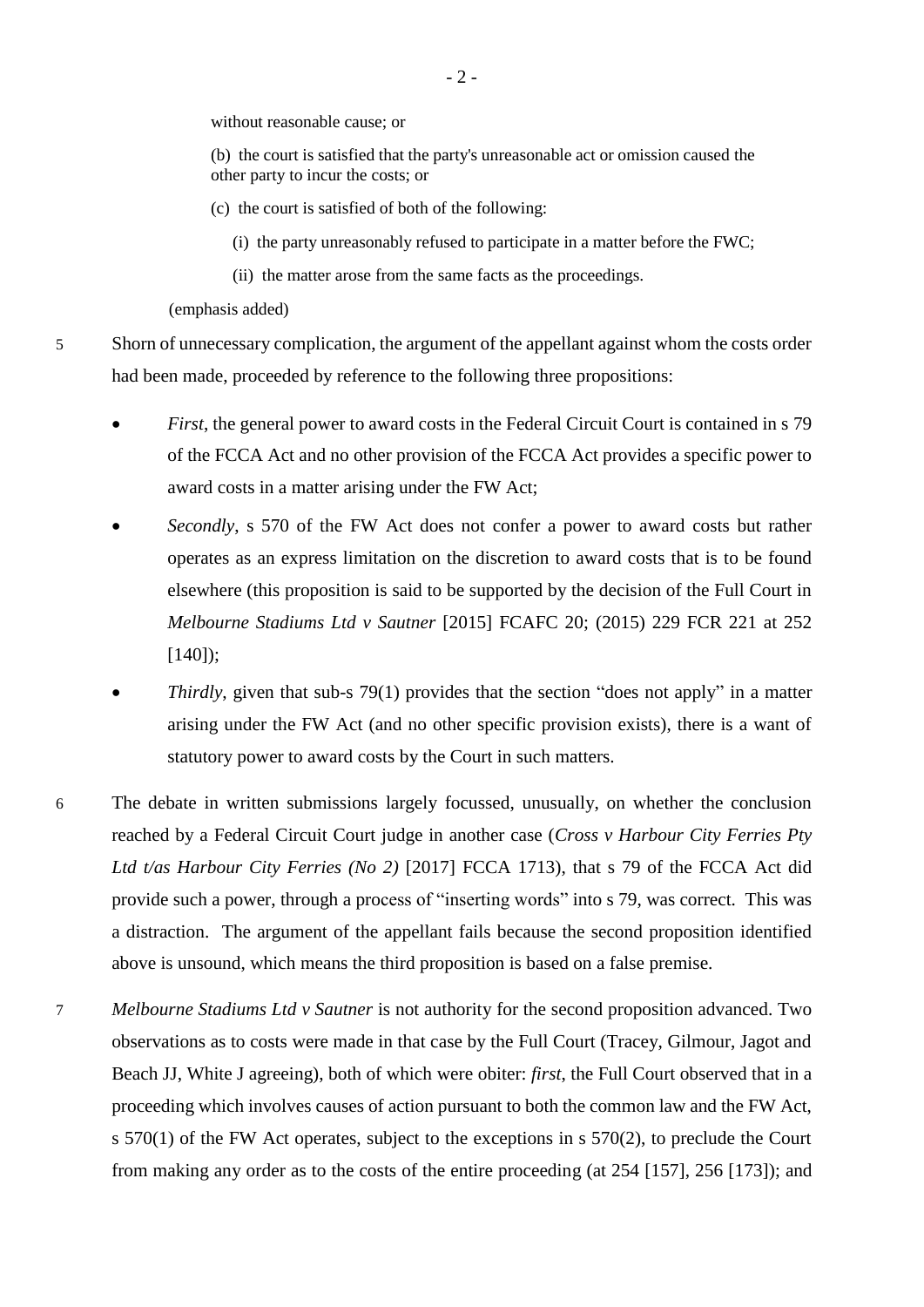secondly, and more relevantly, at 252 [140], the Full Court noted that s 570 operates "as an express limitation on the broad discretion to award costs" which is conferred on this Court by s 43 of the *Federal Court of Australia Act 1976* (Cth) (**FCA Act**) and on a cognate Victorian legislative provision. It is important, however, that this last observation is not misunderstood nor decontextualised. In a practical sense, the limitation in s 570 does operate as attenuating what would otherwise be a broad discretion contained in s 43 of the FCA Act in FW Act matters and any relevant provision under state law operating as "surrogate" federal law but, as is explained at [10] below, this is not determinative as to the identification of the power to award costs in the Federal Circuit Court in FW Act matters.

- 8 Section 570 of the FW Act does more than provide a fetter on powers to be found elsewhere. The limitation suggested by the appellant is not required by the text, and a purposive construction of s 570, in the context of Part 4-2 of the FW Act entitled "Jurisdiction and powers of courts", requires otherwise: see s 15AA of the *Acts Interpretation Act 1901* (Cth) (**AI Act**). One is required to interpret s 570 in accordance with the requirement "to ascertain the legislative intention by reference to the language of the instrument viewed as a whole": *Cooper Brookes (Wollongong) Proprietary Limited v Commissioner of Taxation of the Commonwealth of Australia* (1981) 147 CLR 297 at 320 (per Mason and Wilson JJ). For a recent explanation of the principled approach see *SZTAL v Minister for Immigration and Border Protection* [2017] HCA 34; (2017) 91 ALJR 936 at 940-941 [14] per Kiefel CJ, Nettle and Gordon JJ.
- 9 As s 560 provides, Part 4-2 of the FW Act is "about the jurisdiction and powers of the courts in relation to matters arising under this Act"; Divs 2 and 3 confer jurisdiction on the Federal Court and the Federal Circuit Court respectively, and Div 4 (within which s 570 is located), deals with, among other things, "costs … in relation to proceedings in the Federal Court, the Federal Circuit Court and, in some cases, a court of a State or Territory".
- 10 Of course, the FW Act contemplated that a matter arising under the FW Act could be the subject of litigation in the Federal Court, the Federal Circuit Court or an "eligible State or Territory court" being: (a) a District, County or Local Court; (b) a magistrates court; (c) the Industrial Relations Court of South Australia; (d) the Industrial Court of New South Wales; and (e) any other State or Territory court that is prescribed by the regulations: see ss 12, 539 and 545 of the FW Act. Each of these courts might have very different costs regimes. The evident purpose of Div 4, within a Part of the FW Act which deals with both the jurisdiction and power of courts, was to provide a uniform set of pre-conditions which must be satisfied before any award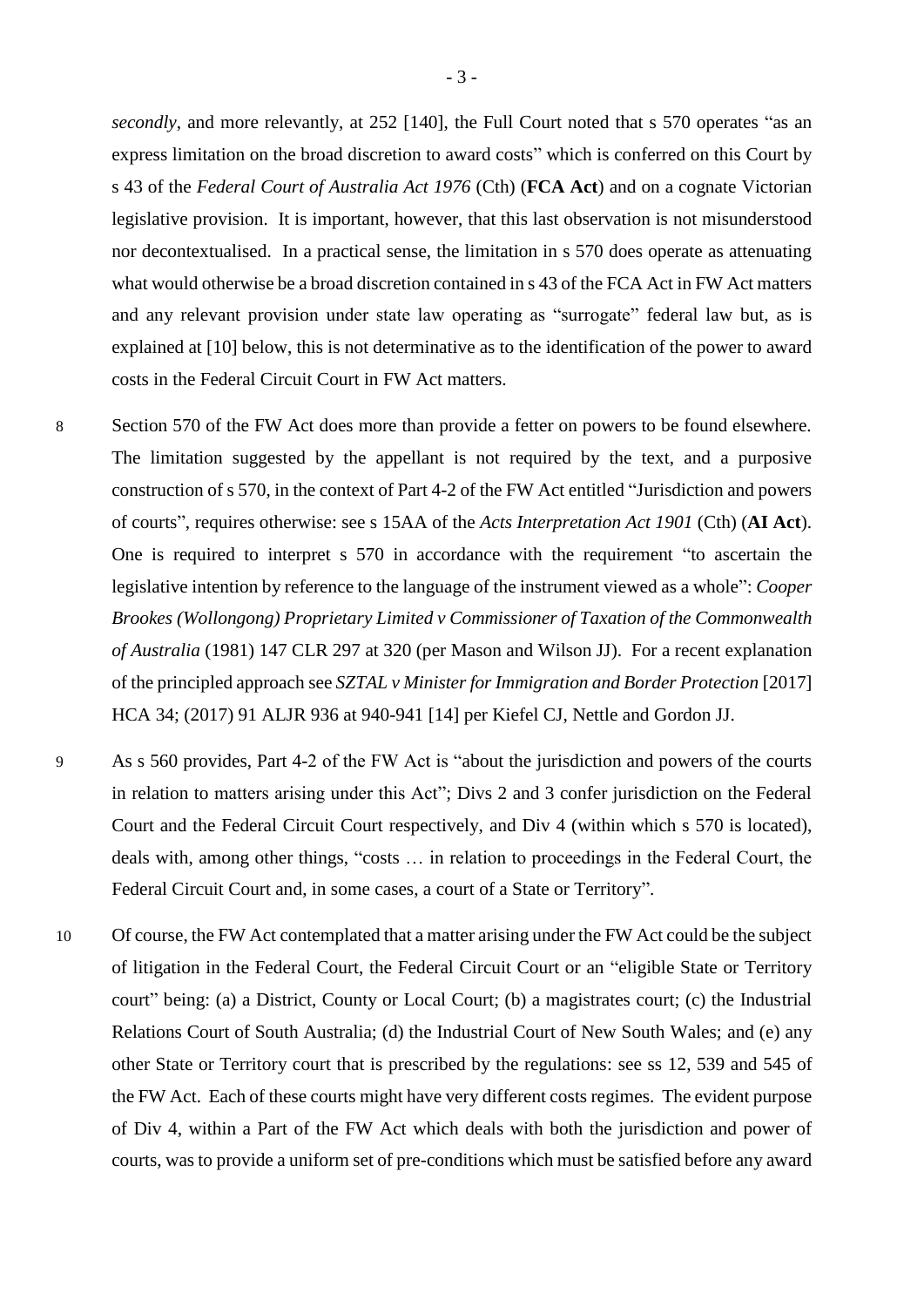of costs could be made by any of these courts in the matters regulated by the FW Act. The way this purpose was achieved across all the courts invested with jurisdiction and power to deal with a matter arising under the FW Act may differ, but the result is the same. More specifically:

- (a) in relation to the *Federal Court*, as the Full Court noted in *Melbourne Stadiums Ltd v Sautner*, s 570 operates as a limitation on the broad discretion contained in s 43 of FCA Act when both those laws of the Commonwealth are read together;
- (b) in relation to the *Federal Circuit Court*, the general power to award costs under s 79 of the FCCA Act is specifically excluded and s 570 operates according to its terms; and
- (c) in relation to *eligible State or Territory courts*, s 570 operates according to its terms and any state or territory power to award costs of general application to proceedings in those courts is not "picked up" as being applicable without the limitations provided for in the FW Act, because a law of the Commonwealth provides otherwise than the relevant state or territory costs provision: see s 79 of the *Judiciary Act 1903* (Cth).
- 11 In the present case of the Federal Circuit Court, such an interpretation has the advantage of meaning that the provisions of s 79 of the FCCA Act (which do not apply to matters under the FW Act) and Part 4.2 of the FW Act (which deals with the jurisdiction and powers of courts as to matters under the FW Act), have different fields of operation and work harmoniously. It is well established that just as multiple provisions within a single statute should be construed so far as possible to operate in harmony, so too should different statutes of the same legislature: *Commissioner of Police for New South Wales v Eaton* [2013] HCA 2; (2013) 252 CLR 1 at 33 [98] (per Gageler J, in dissent but not on this point). Such an approach also makes sense of the note contained in s 79 of the FCCA Act (see [3] above). Of course, this note forms part of the Act: see s 13 of the AI Act. This note must, as must every provision of an Act, be given meaning and effect: *Commonwealth v Baume* (1905) 2 CLR 405 at 414 (per Griffith CJ). The appellant's contentions give the Note no work to do. Applying the Note as part of the text of the Act, the Note works to direct attention to where the provisions relating to costs in FW Act matters are found, in circumstances where the application of s 79 of the FCCA Act in such matters has been specifically excluded.
- 12 Leaving aside the broader context of the FW Act and how it operates harmoniously with the FCCA Act, the limitations for which the appellant contends are in tension with the terms of Div 4 of the FW Act itself.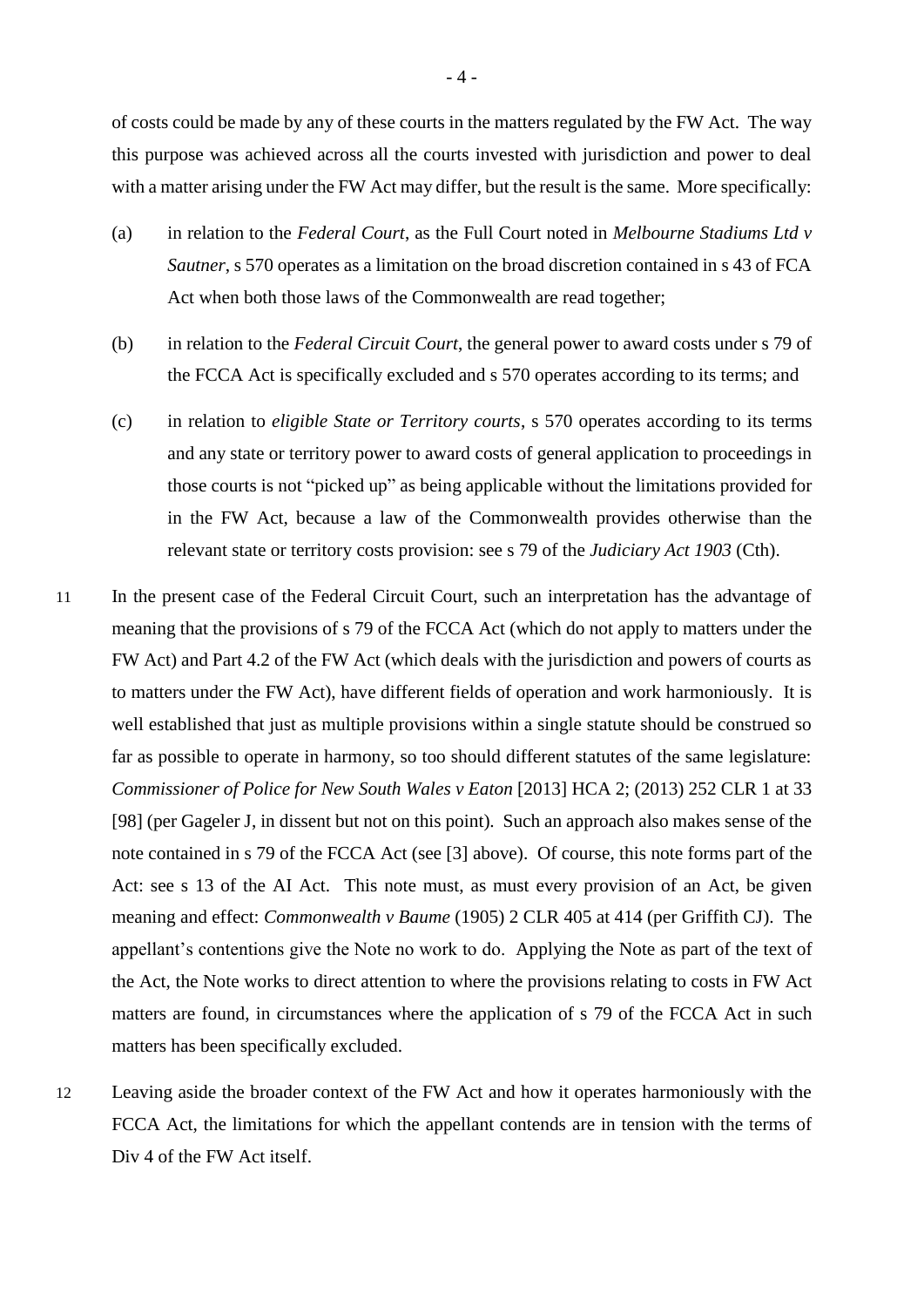- 13 Section 570 provides that a party "may be ordered by the court to pay costs", but only in three identified circumstances: (a) in accordance with sub-s 570(2); (b) in accordance with s 569; or (c) in accordance with s 569A.
- 14 Despite minor textual differences, ss 569 and 596A work similarly to sub-s 570(2): all provide that the general prohibition against costs orders in s 570(1) does not apply if certain criteria are met. In the case of s 569, it is where the Commonwealth Minister intervenes or appeals a judgment; in the case of s 569A, the same criteria are relevant in relation to the same actions by a State or Territory Minister. Subsection 570(2) also provides that costs "may be ordered" but specifies different criteria or pre-conditions for the power to be engaged in relation to an award against a party.
- 15 Although notes in the FW Act do not form part of that Act (by reason of the operation of s 40A of the FW Act), recourse can be had to the note in s 570 (see [4] above) to confirm the ordinary meaning conveyed in accordance with s 15AB of the AI Act. This note expressly provides that the "Commonwealth might be ordered to pay costs *under section 569*" and a "State or Territory might be ordered to pay costs *under section 569A*". The same can be said of the other costs provision: a party might be ordered to pay costs *under subsection 570(2)*.
- 16 The appellant placed much reliance on s 545(1) of the FW Act, noting that this gave a power to make such order as the Federal Court or the Federal Circuit Court considers appropriate upon finding that a civil penalty provision had been contravened. This type of provision is not unusual and provides two federal courts with the statutory power to provide a civil remedy: see Part 4-1 Div 2 of the FW Act. The restriction as to costs (which applies also to eligible state and territory courts), however, is to be found in that Part of the FW Act (Part 4-2) which deals with the topic of the jurisdiction and power of courts.
- 17 Finally, it is worthwhile noting that this construction is consistent with the extrinsic materials. The explanatory memorandum (**EM**) which accompanied the amending bill which eventually became the *Fair Work (Transitional Provisions and Consequential Amendments) Act 2009* (Cth), and which led to the introduction of s 79 of the FCCA Act, relevantly stated at [601]- [603]:

Together these items make consequential amendments to subsection 79(1) to make it clear that the general costs provisions contained in that section do not apply to proceedings in relation to a matter arising under the FW Bill.

In a proceeding where the Court is exercising jurisdiction under the FW Bill, the Court may only order a party to pay costs in accordance with clause 570 of the FW Bill.